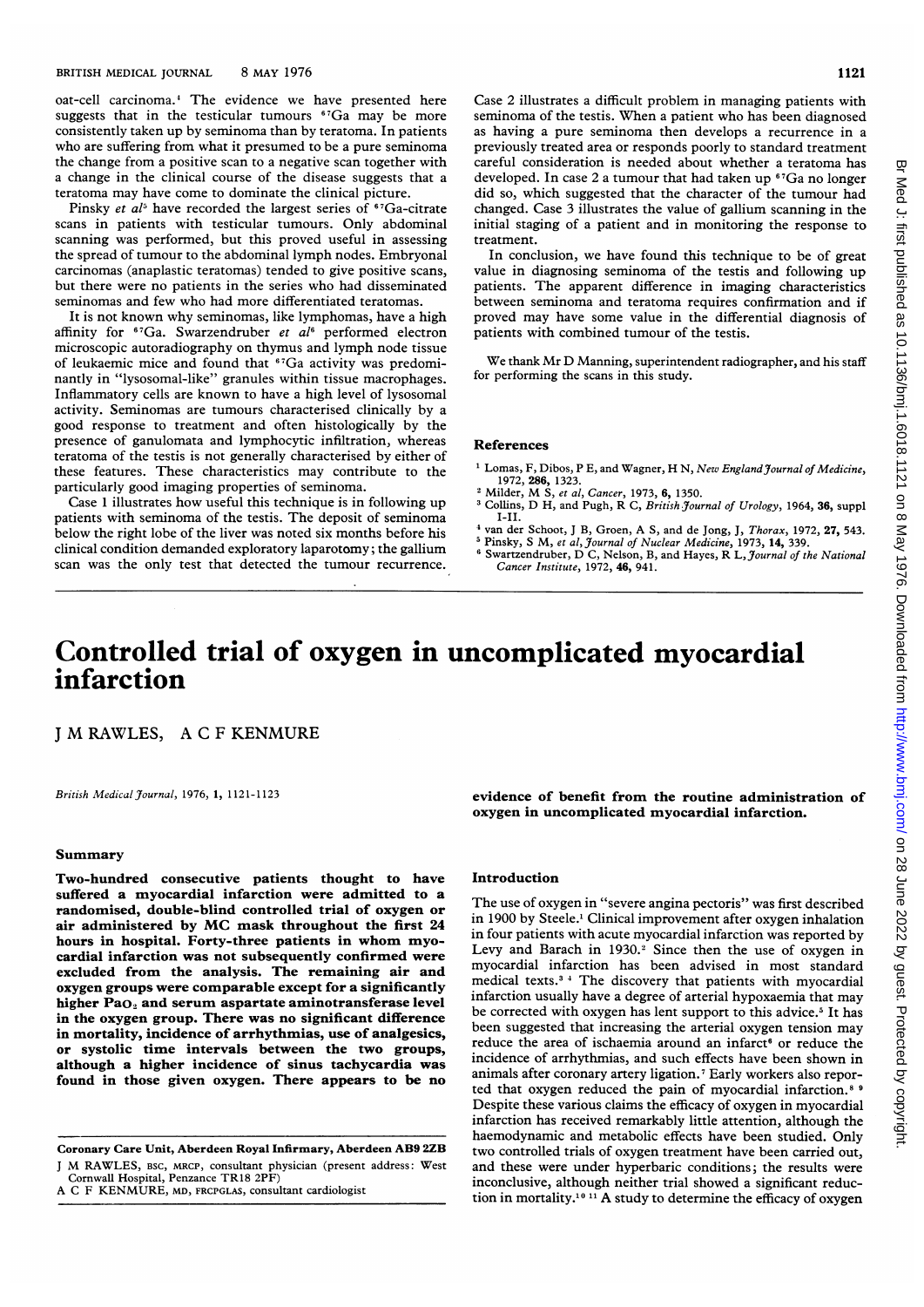is thus long overdue, $12$  and we report here what we believe to be the first controlled trial of the effect of oxygen treatment at atmospheric pressure on the severity of infarction, the incidence of arrhythmias, and the use of analgesics.

#### Patients and methods

The trial was conducted in this coronary care unit, where admissions are restricted to patients aged under 65. Two-hundred consecutive patients thought by the admitting medical officer to have had a myocardial infarction in the preceding 24 hours were admitted to the trial. Patients were excluded if they had clinical evidence of right or left heart failure, chronic bronchitis or emphysema or breathlessness from any other cause, or if they had been transferred from other wards for the treatment of arrhythmias or had undergone a cardiac arrest before admission or suffered from cardiogenic shock. After the decision was made to admit <sup>a</sup> patient to the trial the unit sister opened a numbered sealed envelope containing the randomised allocation of the patient to oxygen or air inhalation. Either oxygen or compressed air was administered by means of an MC mask at <sup>a</sup> flow rate of <sup>6</sup> 1/min for 24 hours. The cylinders were shrouded so that the identity of the gas was not apparent to the medical staff or patients. If during the first 24 hours it became mandatory to give oxygen because of cardiac arrest or developing left ventricular failure, then the mask was disconnected from the cylinder and connected to the piped wall supply of oxygen without disclosing to the medical staff the identity of the former gas. In the analysis of the results such patients were included in the group to which they were first allocated.

Myocardial infarction was confirmed when any two of the following three conditions were present: a classical history of gripping pain across the chest unaffected by position, respiration, rest, or glyceryl trinitrate and lasting more than half an hour; a rise of the serum aspartate aminotransferase level above 20 IU/ml; an abnormal electrocardiogram with sequential ST and T-wave changes with or without pathological Q waves. When myocardial infarction was not confirmed treatment and investigation in the first 24 hours continued unchanged but the results were excluded from the final analysis.

Every trial patient had an electrocardiogram recorded for two minutes every hour, and the heart rate, presence of arrhythmias, and number and types of ectopic beats were noted. This constituted <sup>a</sup> <sup>1</sup> in 30 sample of the first 24 hours of monitoring. Arrhythmias occurring at other times were also recorded, and their treatment with drugs or cardioversion was unaffected by the trial. Pain was treated with diamorphine in a standard 5-mg dose intramuscularly as required and <sup>a</sup> retrospective record made of the number of doses given to each patient. At the time of the trial the nursing staff were unaware that the use of analgesics was being assessed. In 50 patients the Pao, was measured during inhalation treatment but the result was not disclosed until the assessment of the patient's progress and complications was complete. In 17 patients systolic time intervals were measured<sup>13</sup> at about noon during the first 24 hours after admission while on oxygen or air and 24 hours later when breathing room air. The maximum serum aspartate aminotransferase levels were recorded. Results were analysed by using the  $\chi^2$  test with Yates's correction for comparison of frequencies, and Student's  $t$  test for comparison of mean values.<sup>14</sup>

In view of the absence of published information on the efficacy of oxygen treatment or even of a commonly held clinical impression that oxygen is beneficial, and since many patients with myocardial infarction are treated at home without oxygen and without obvious detriment, we felt it ethically justifiable to withhold oxygen from the air group.

#### Results

Ninety-five patients were allocated to the air group and 105 to the oxygen group. Myocardial infarction was not confirmed in 18 patients in the air group and 25 in the oxygen group, and these patients were therefore excluded from subsequent analysis. These proportions are not significantly different, and details of the patients are given in table I. As expected, the  $PaO<sub>2</sub>$  of the withdrawn patients given oxygen exceeded that of the withdrawn patients given air, but there were no other important differences between the groups. Details of the remaining 157 patients are given in table II. The oxygen and air groups were comparable in mean age and sex distribution, and, as expected, the oxygen group had a higher Pao<sub>2</sub>. The mean serum aspartate aminotransferase level was significantly higher in the oxygen group than in the air group  $(P < 0.05)$ , and there were nine deaths in the TABLE I-Details of patients in whom myocardial infarction was not confirmed. Mean values are given  $\pm$  SE of mean

|                                                      | Air group          | Oxygen group             | P         |
|------------------------------------------------------|--------------------|--------------------------|-----------|
| No of patients<br>$\ddot{\phantom{0}}$<br>. .        | 18                 | 25                       | NS        |
| No of men<br>$\ddot{\phantom{1}}$<br>$\ddotsc$       |                    | 19                       | NS        |
| Mean age (years)<br>$\cdots$<br>$\ddot{\phantom{0}}$ | $50.8 + 2.4$       | $51.3 \pm 1.7$           | <b>NS</b> |
| Mean serum aspartate                                 |                    |                          |           |
| aminotransferase level (IU/ml)                       | $18.3 + 3.0$       | $15.8 + 1.1$             | NS        |
| Mean Pao. (kPa)<br>$\ddot{\phantom{0}}$              | $11.2 \pm 0.17(2)$ | $23.7 \pm 1.32$ (12)     | < 0.001   |
| No of deaths in hospital<br>$\ddot{\phantom{a}}$     |                    |                          | <b>NS</b> |
| Mean duration of stay in                             |                    |                          |           |
| hospital (days)<br>$\ddot{\phantom{1}}$              | $9.9 + 1.6$        | $11 \cdot 1 + 1 \cdot 3$ | NS        |
| No of patients given                                 |                    |                          |           |
| diamorphine<br>$\ddot{\phantom{0}}$                  | 3                  | 11                       | NS        |
| Mean No of doses of                                  |                    |                          |           |
| diamorphine per patient                              |                    |                          |           |
| where given                                          | $2.7 + 0.9$        | $1.4 + 0.2$              | < 0.05    |
|                                                      |                    |                          |           |

Figures in parentheses indicate numbers of patients where these differ from total in group.<br>NS = Not significant.<br>*Conversion: SI to traditional units*—Pa0<sub>2</sub>: 1 kPa  $\approx$  7·5 mm Hg.

TABLE II-Details of patients with definite myocardial infarction. Mean values are given  $\pm$  SE of mean

|                                                                                                                                      | Air group                                             | Oxygen group                                           | P                   |
|--------------------------------------------------------------------------------------------------------------------------------------|-------------------------------------------------------|--------------------------------------------------------|---------------------|
| No of patients<br>$\ddot{\phantom{0}}$<br>$\ddot{\phantom{0}}$<br>No of men $\ldots$<br>$\ddot{\phantom{a}}$<br>$\ddot{\phantom{0}}$ | 77<br>61                                              | 80<br>63                                               | NS<br>NS            |
| Mean age (years)<br>$\ddot{\phantom{a}}$<br>$\ddot{\phantom{a}}$                                                                     | $56.4 + 0.8$                                          | $55.1 + 0.9$                                           | NS                  |
| Mean serum aspartate                                                                                                                 |                                                       |                                                        |                     |
| aminotransferase level (IU/ml)<br>Mean Pao. (kPa)<br>$\ddotsc$<br>No of deaths in hospital<br>$\ddot{\phantom{0}}$                   | $80.7 + 6.6(74)$<br>$8.7 \pm 0.29$ (18)               | $99.9 + 7.1(79)$<br>$18.2 \pm 1.56$ (18)               | 0.05<br>0.001<br>NS |
| Mean duration of stay in<br>hospital $(days)$ .<br>$\cdots$<br>$\ddot{\phantom{0}}$<br>No of patients given                          | $14.9 + 0.6$                                          | $16.2 \pm 0.6$                                         | NS                  |
| diamorphine<br>$\sim$<br>. .<br>Mean No of doses of<br>diamorphine per patient                                                       | 52                                                    | 57                                                     | NS                  |
| where given $\dots$ $\dots$<br>$\ddot{\phantom{a}}$<br>Mean heart rate/min<br>$\ddot{\phantom{0}}$<br>$\ddot{\phantom{a}}$           | $2.0 + 0.2$<br>$72.7 + 1.9(70)$<br>$0.43 \pm 0.04(7)$ | $2.1 + 0.2$<br>$77.0 \pm 1.7(75)$<br>$0.35 + 0.03(10)$ | NS<br>NS<br>NS      |
| Mean PEP/LVET $\left\{\begin{array}{c} Day 1 \\ Form 2 \end{array}\right\}$<br>Day 2                                                 | $0.44 \pm 0.06(7)$                                    | $0.37 + 0.02(10)$                                      | NS                  |

Figures in parentheses indicate numbers of patients where these differ from total in group. PEP/LVET = Pre-ejection phase/left ventricular ejection time.

|            |  |  | TABLE III—Numbers of patients with various arrhythmias after myocardial |  |
|------------|--|--|-------------------------------------------------------------------------|--|
| infarction |  |  |                                                                         |  |

|                                                                                                                                                                                                                                                                                                                                                                                                                 | Air group                               | Oxygen group                | P                                        |
|-----------------------------------------------------------------------------------------------------------------------------------------------------------------------------------------------------------------------------------------------------------------------------------------------------------------------------------------------------------------------------------------------------------------|-----------------------------------------|-----------------------------|------------------------------------------|
| Atrial ectopics                                                                                                                                                                                                                                                                                                                                                                                                 | 35                                      | 34                          | NS                                       |
| Mean frequency/min ( $\pm$ SE<br>of mean) when present<br>Atrial tachycardia<br>$\cdot$ .<br>Atrial flutter<br>$\ddot{\phantom{a}}$<br>. .<br>Atrial fibrillation<br>$\ddot{\phantom{a}}$<br>$\ddot{\phantom{a}}$<br>Sinus tachycardia<br>$\ddot{\phantom{a}}$<br>$\ddot{\phantom{a}}$<br>Sinus bradycardia<br>$\ddot{\phantom{a}}$<br>$\ddot{\phantom{0}}$<br>Junctional rhythm<br>$\ddot{\phantom{0}}$<br>. . | $0.44 \pm 0.22$<br>11<br>$\frac{36}{5}$ | $0.45 \pm 0.16$<br>23<br>26 | NS<br>NS<br>NS<br>NS<br>0.05<br>NS<br>NS |
| Accelerated idioventricular<br>rhythm<br><b>Contractor</b><br>$\ddot{\phantom{0}}$<br>Ventricular ectopics<br>. .<br>Mean frequency/min ( $\pm$ SE                                                                                                                                                                                                                                                              | 9<br>62                                 | 72                          | $_{\rm NS}$<br>NS                        |
| of mean) when present<br>$\ddot{\phantom{a}}$<br>Ventricular tachycardia<br>$\ddot{\phantom{a}}$<br>Ventricular fibrillation<br>. .<br>. .<br>Heart block $\langle 2^{\circ}$<br>$\ddot{\phantom{0}}$<br>$3^\circ$<br>. .                                                                                                                                                                                       | $0.57 + 0.12$                           | $0.40 \pm 0.08$             | NS<br>NS<br>NS<br>NS<br>NS<br>NS         |

oxygen group compared with three in the air group, but this difference was not significant. One death in the oxygen group and two deaths in the air group occurred while the patients were on oxygen or air. No other significant differences between the two groups were found.

Systolic ejection times did not differ between the two groups on the first or second day, nor was there a significant difference in paired recordings in the same patients between the first and second days. Table III gives the incidence of arrhythmias in the two groups, the only significant difference being a more frequent occurrence of sinus tachycardia in those given oxygen  $(P < 0.05)$ .

### **Discussion**

The rationale for the routine use of oxygen in acute myocardial infarction is based on two concepts. In the first place, arterial